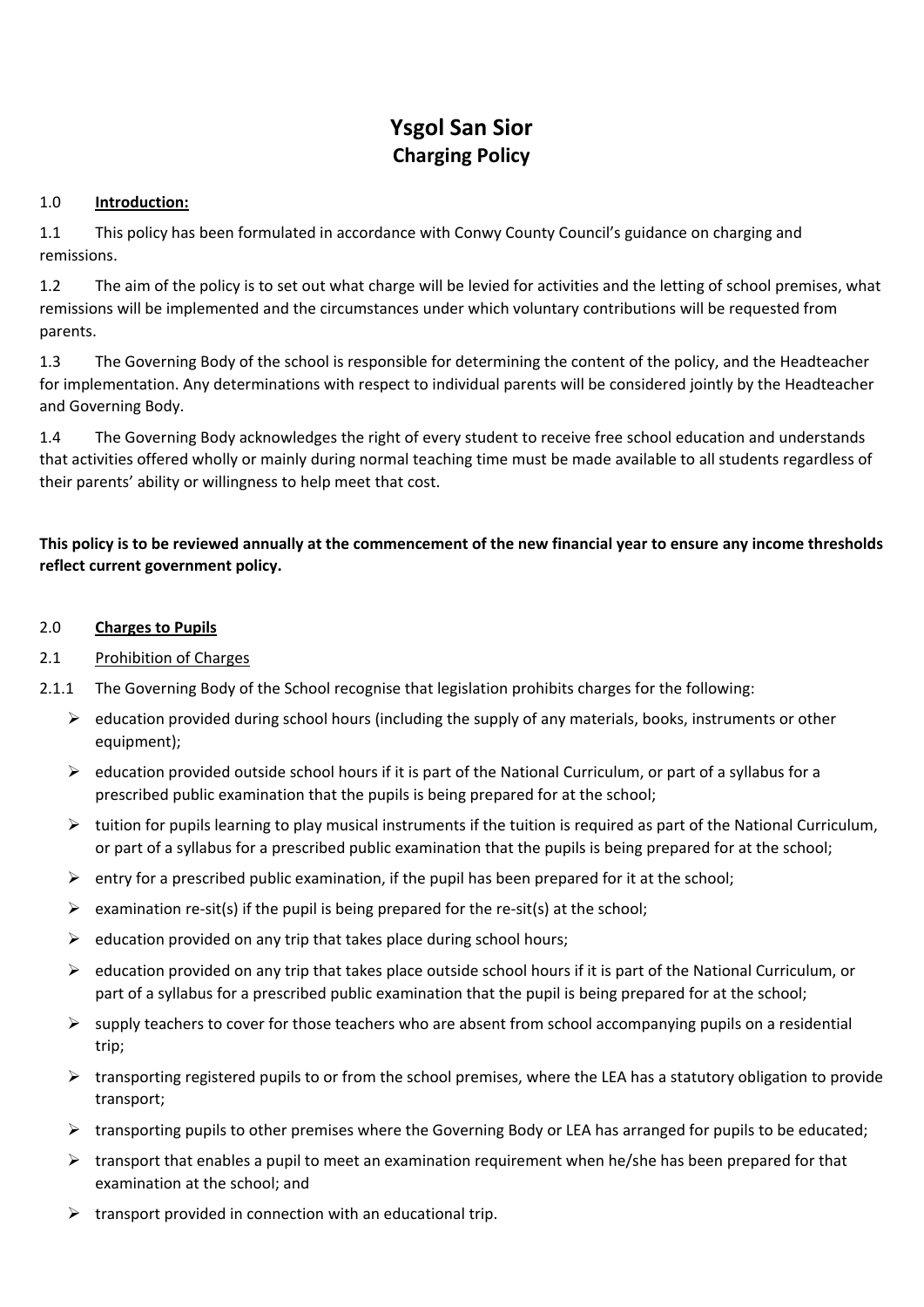# 2.2 Charges

# (a) Examinations

No charge will be made for entry to a public examination except where the pupil without good reason fails to attend or meet the requirements of the examination (i.e. fails to submit coursework) where the Governing Body originally paid or agreed to pay the entry fee. An examination fee may also be charged to parents if:

- $\triangleright$  the examination is on the set list, but the pupil was not prepared for it at the school;
- $\triangleright$  the examination is not on the set list but the school arranges for the pupil to take it.

Candidates will usually be expected to pay for re-sit examinations, with the exception of cases where the school has provided extra curriculum time for the preparation of candidates for these examinations.

## (b) Finished Products

Where parents have expressed a wish in advance to have a finished product made at school (e.g. in craft, art or food and nutrition lessons), a charge will be made at cost price. Parents will be informed of this charge in advance.

#### (c) Music Tuition

Parents of pupils wishing to take the opportunity to be involved in music tuition, whether in or out of school hours, will be informed of the cost and will be billed termly. No charge will be levied if the tuition is provided as part of a syllabus for a prescribed public examination or is required by the National Curriculum.

## (d) Board and Lodging on residential trips

The board and lodging element of approved residential activities deemed to take place in school hours. The cost will not exceed the actual cost of the provision, and prior written confirmation from the parent is required that he/she is willing to pay the charge.

#### (e) Cost of activities

The school will charge the proportionate costs for an individual child of activities wholly or mainly outside schools hours ('optional extras') to meet the costs for:

- $\triangleright$  travel
- $\triangleright$  materials and equipment
- $\triangleright$  non-teaching staff costs
- $\triangleright$  entrance fees
- $\triangleright$  insurance costs.

Charges will not exceed the cost of the provision and parents must agree to their child receiving the 'optional extra'.

#### (f) Breakages

The school will charge for breakages and replacements as a result of loss or damages caused willfully or negligently by pupils.

(g) Extra-curricular activities and school clubs

#### 2.3 Remissions

The Governing Body will not wish to see any child disadvantaged by virtue of the fact that their parent(s) are unable to pay. The Governing Body will:

> $\triangleright$  Remit all charges otherwise payable by parents of a pupil in respect of board and lodging, provided for their child pursuant to the charging policy, for the duration of a residential trip if the parents meet the criteria for the 'benefits' that qualify them for free school lunch eligibility purposes;